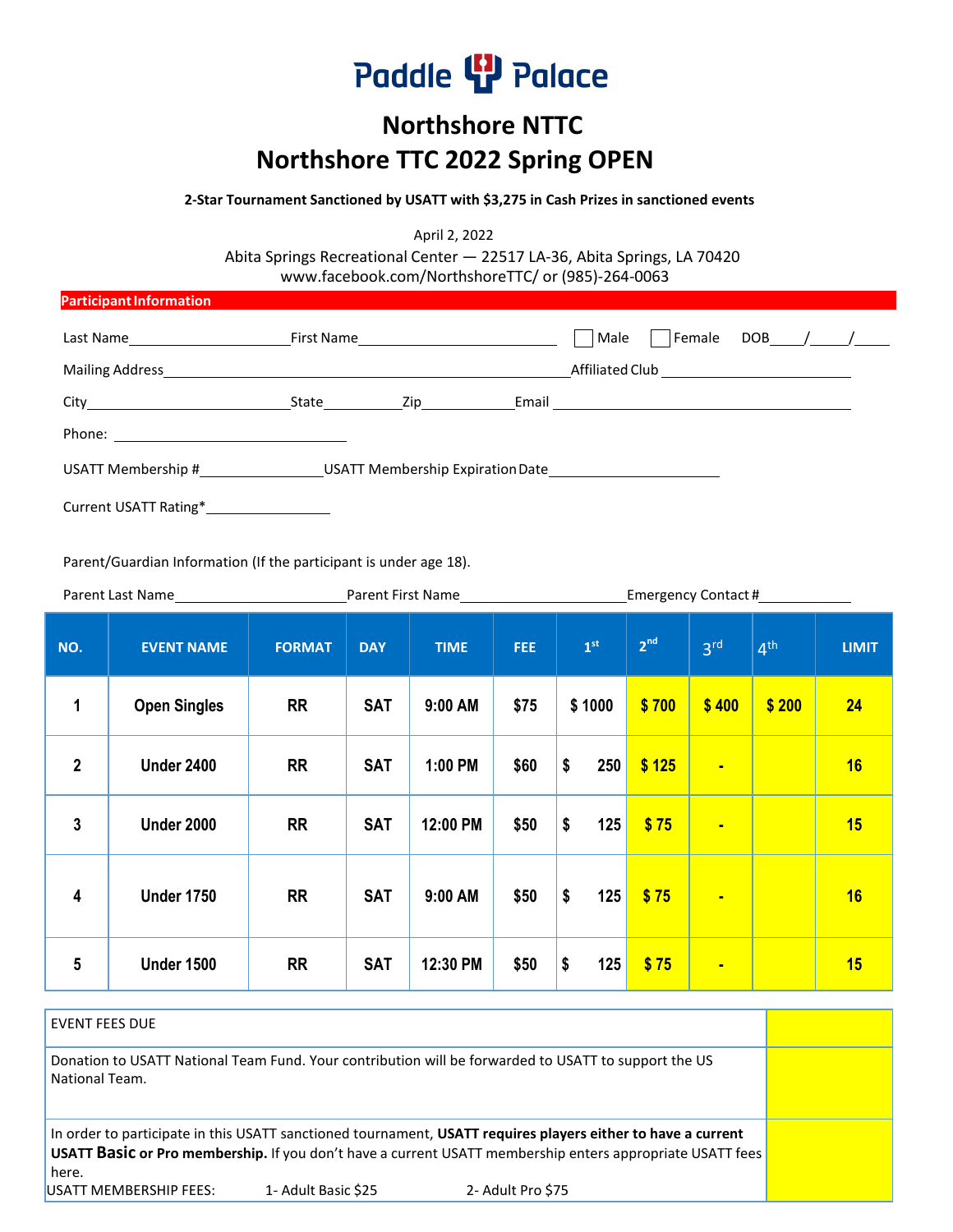## Register on-line at [www.omnipong.com](http://www.omnipong.com/)

The official tournament software of the USATT

 **MAIL: Entry form and check or money order payable to: Northshore TTC C/O Fadi Qamar 67733 Ring Neck Dove Dr. Covington, LA 70433 Cell (985)-264-0063 Email: fadi.qamar59@gmail.com**

**ENTRY DEADLINE: All entries must be received no later than midnight on March 26. Late entries may be accepted only at the discretion of the Tournament Director.**

**Tournament Referee**: Richard Martin **Tournament Director:** Fadi Qamar

**USATT SANCTION:** This tournament has a USATT 2-Star Sanction Level. A USATT membership is required for entry into events, and results from those events will be sent to the USATT for inclusion in USATT player rating calculations.

#### **Overview for the Events:**

- The final number of groups for each event will depend on the number of entries and will be adjusted by the Referee and Tournament Director as needed.
- Round-robin (RR) groups will be formed for the first rounds of all events. So each player is assured of multiple matches in the first round.
- The top two from each group will advance into a single-elimination playoff.
- The draws for the single-elimination will be based on the USATT rating only. (Players from same club will **NOT** be separate).

#### **FORMAT FOR ALL EVENTS:** All games to 11 or win by 2 and all matches will be best out of 5 games

**General Tournament Information** 

The Northshore TTC will be open for warm-up on Saturday, April 2<sup>nd</sup> at 8:30 am and play will begin at 9:00 am sharp on Saturday.

#### **Event Limitations:**

Each player can participate in 3 events as a maximum. Complete entries with payment are processed in the order received. Once an event is full (based on a target number set at the discretion of the Tournament Director), that event will be closed and no further entries accepted. Entering early will give you a better chance of getting into an event before it is full.

#### **Waitlists:**

If an event is full and you would like to be put on a waitlist, you need to email the tournament director (fadi.qamar59@gmail.com) and he will put you on the waitlist for the event(s) for which you would like to register. If a position opens up, he will contact you by phone or email and you will have 24 hours to pay your entry fee(s). If payment is not received within 24 hours upon notification, your waitlist spot will be forfeited and the next player on the waiting list will be notified.

**No-Show Policy:** Players who are not present at the match start time for any event forfeit their position and entry fees for that event.

**Dress Code:** USATT Dress Code will be enforced in all cases as determined by the Tournament Referee. **No white shirts or shorts will be allowed.** 

#### **Rules:**

All USATT regulations apply and all participants must abide by the decisions of the tournament staff and officials. If ejected due to violations of any USATT or Northshore TTC rules, the player will default automatically and no fee refunds will be issued. Players that default a match or matches for non-health related reasons may not be eligible for prizes.